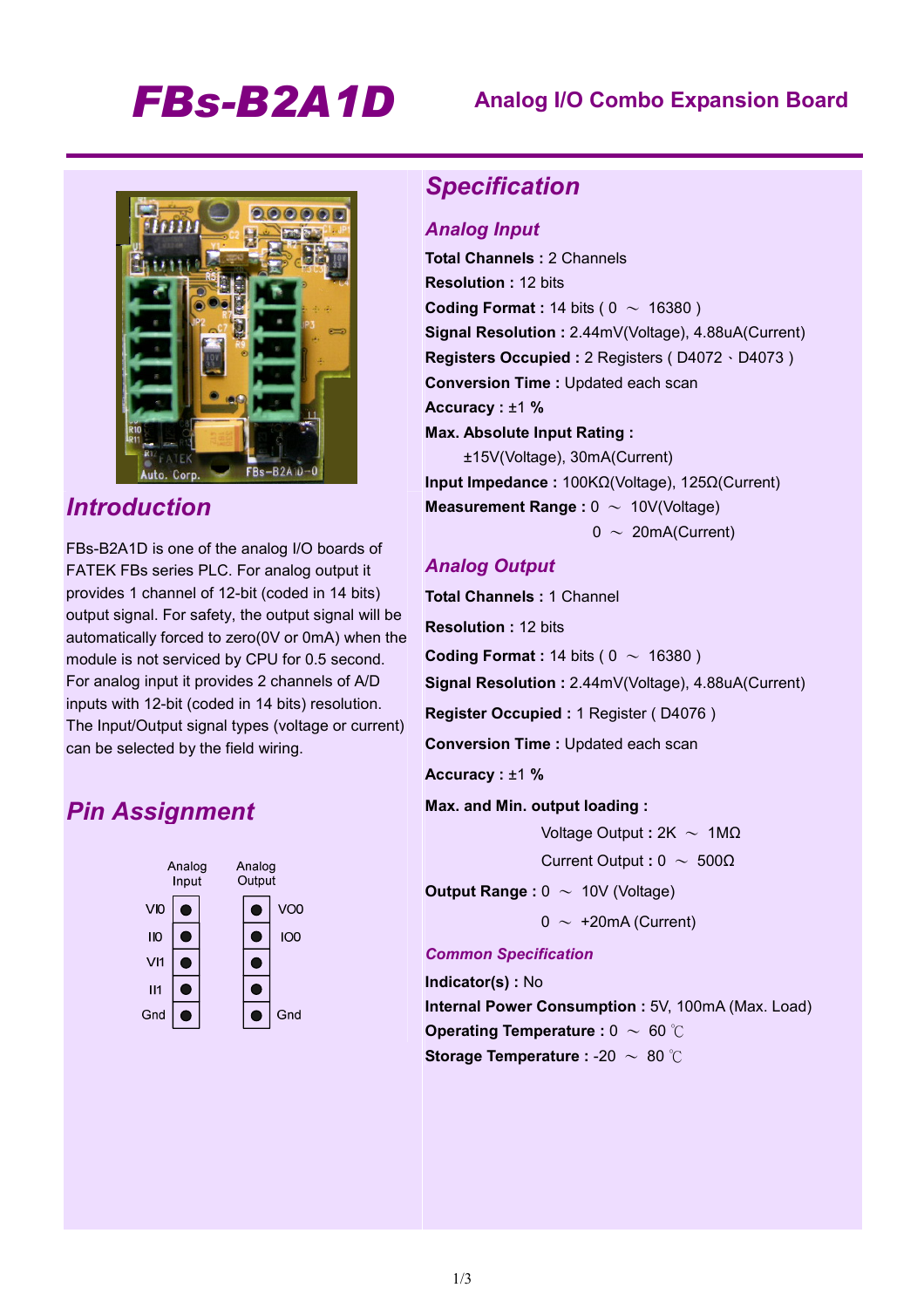# *FBs- B2A1D* **Analog I/O Combo Expansion Board**

# *Wiring Diagram*



\* 0.1~0.47 uF capacitor (to filter noise) ............... Advice to Install, but not necessary!!

## *Characteristics Charts*